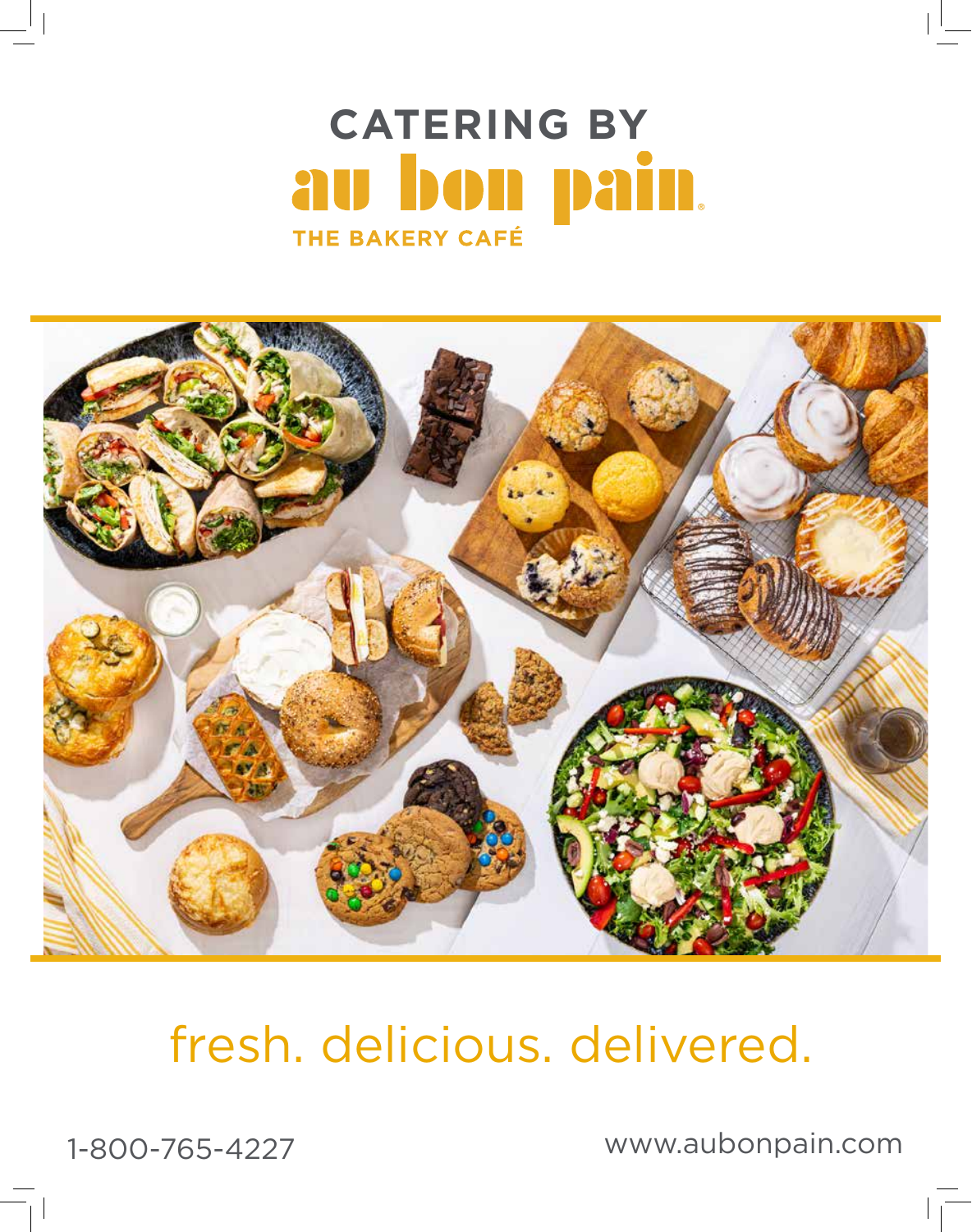## breakfast

### breakfast for the group

#### ABP MORNING PASTRY PLATTER

assortment of freshly baked goods and spreads. create your own assortment or have us choose for you.

- bagels: plain (260 Cal), asiago cheese (310 Cal), cinnamon raisin (270 Cal), everything (270 Cal), sesame (280 Cal) and jalapeno cheddar (320 Cal)
- muffins: chocolate chip (490 Cal), blueberry (420 Cal), corn (470 Cal), triple berry (420 Cal)
- croissants: plain (280 Cal), chocolate (470 Cal), apple (280 Cal), almond (490 Cal), lemon (420 Cal)
- other pastries: cinnamon chip scone (460 Cal), sweet cheese danish (500 Cal), cherry danish (460 Cal) and cinnamon roll (490 Cal) spreads: butter (60 Cal), jam (35 Cal) & cream cheeses (90 - 100 Cal)

#### BAGELS & SPREADS

• bagels: plain (260 Cal), asiago cheese (310 Cal), cinnamon raisin (270 Cal), everything (270 Cal), sesame (280 Cal) and jalapeno cheddar (320 Cal)

#### SMOKED SALMON AVOCADO & BAGEL BREAKFAST SERVICE

assortment of freshly baked bagels, smoked salmon, spreads and accompaniments

• bagels: plain (260 Cal), asiago cheese (310 Cal), cinnamon raisin (270 Cal), everything (270 Cal), sesame (280 Cal) and jalapeno cheddar (320 Cal)

accompaniments: smoked salmon, fresh avocado, pickled red onions, cucumbers, arugula & lemon aioli (1100 Cal)

#### BREAKFAST SANDWICHES

warm bagels or ciabatta (260-320 Cal) filled with farm fresh eggs and your choice of NY cheddar cheese, hardwood smoked bacon & NY cheddar or turkey sausage & NY cheddar. a breakfast classic.

- egg & cheddar (460-520 Cal)
- egg, hardwood smoked bacon & cheddar (510-590 Cal)
- egg, turkey sausage & cheddar (540 Cal)

#### PREMIUM BREAKFAST SANDWICHES

- the good egg (480 Cal) two eggs, NY cheddar, avocado, spinach, tomatoes & lemon aioli on rustic baguette
- power protein wrap (820 Cal) two eggs, turkey sausage, NY cheddar & avocado with spinach, tomatoes & ABP's own herb aioli in a flour tortilla

#### SAVORY WARM CROISSANTS

warm from the oven, flaky croissants stuffed with ham & cheese or spinach & cheese. an Au Bon Pain specialty.

- ham & cheese croissant (410 Cal)
- **1** · spinach & cheese croissant (320 Cal)

#### STUFFED CROISSANTS

buttery croissants filled with cheesy scrambled eggs or cheesy scrambled eggs with bacon and herbs.

- **1** · 3 cheese stuffed croissant (540 Cal)
	- bacon & cheese stuffed croissant (550 Cal)

#### INDIVIDUAL YOGURT & FRUIT PARFAITS

layered with yogurt, berries, and signature granola

- low fat blueberry yogurt with wild blueberries (370 Cal)
- nonfat greek vanilla yogurt with wild blueberries (320 Cal)
- nonfat greek vanilla yogurt with strawberries (330 Cal)

#### OATMEAL BAR (3670 Cal per bar)

includes toppings: brown sugar (430 Cal), sliced almonds (650 Cal), sweetened dried cranberries (390 Cal) & chocolate chips (610 Cal)

#### FRESHLY BREWED (25 Cal per box)

- signature french roast (96 oz) our freshly brewed signature french roast coffee. served with cups, a variety of sweeteners, creamers and coffee stirrers.
- signature decaf french roast (96 oz) our freshly brewed signature decaf french roast coffee. served with cups, a variety of sweeteners, creamers and coffee stirrers.
- tea (96 oz) an assortment of teas served with hot water, cups, lemon, a variety of sweeteners, creamers and stirrers.

#### FLORIDA ORANGE JUICE (880 Cal)

a half gallon of refreshing orange juice served with beverage cups

#### CHILLED BEVERAGES

Nantucket Nectars: Apple (220 Cal), Orange Mango (240 Cal), Ocean Spray: Cranberry (200 Cal), Apple (210 Cal), Orange Juice (210 Cal), Snapple: Diet Peach Tea (10 Cal), Lemon Tea (150 Cal), Perrier (0 Cal) (ask for available flavors)

#### BOTTLED WATER (20 OZ)

- Dasani Water (0 Cal)
- Aquafina Water (0 Cal)
- Spring Water (0 Cal)

Additional nutrition information available upon request.

2000 calories a day is used for general nutrition advice, but calorie needs vary.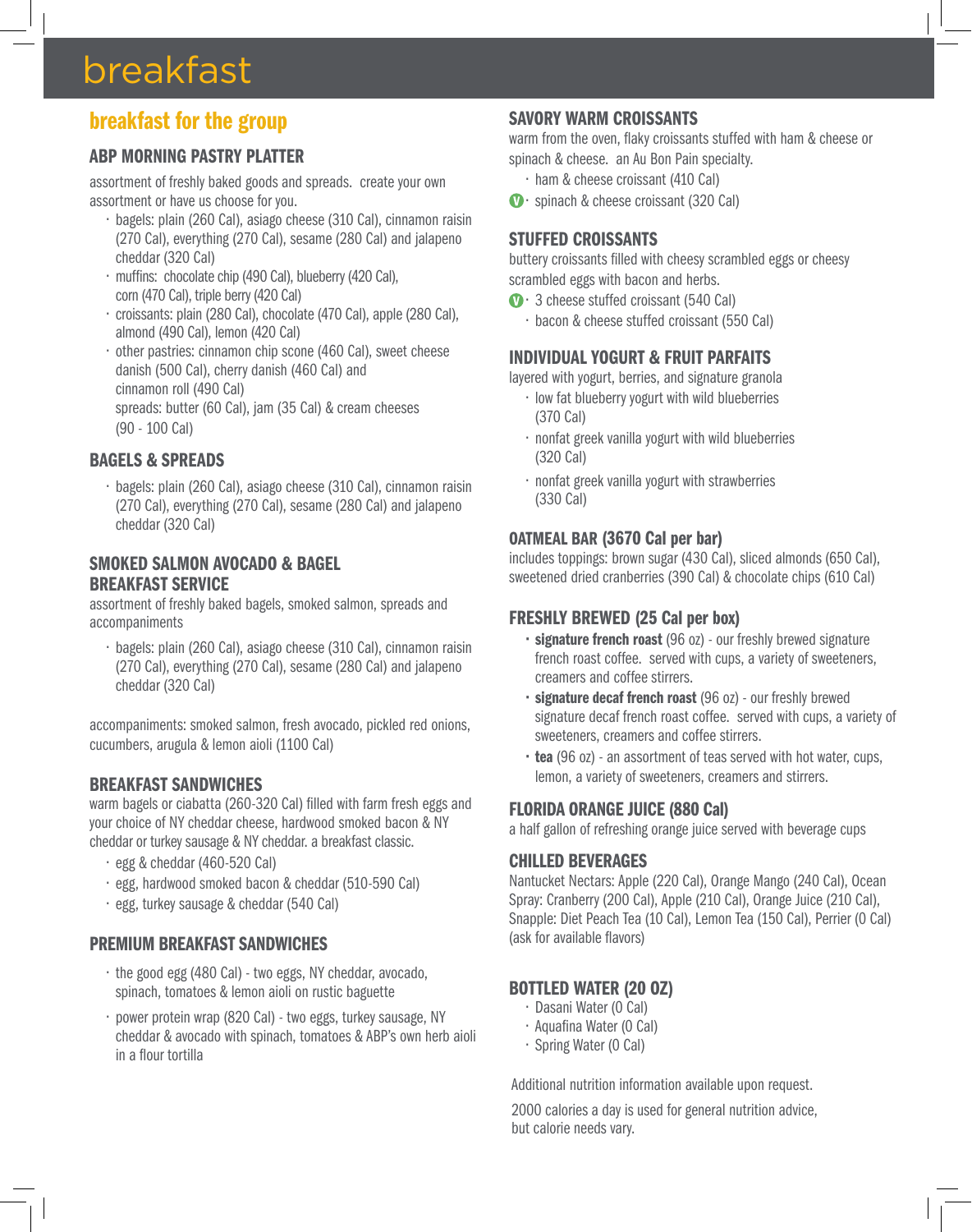## breakfast

### breakfast for 1

#### ABP CONTINENTAL BREAKFAST COMBO

individually bagged breakfast choice of a bagel (260-320 Cal), muffin (420-490 Cal), pastry (410-530 Cal) or croissant (280-490 Cal) with whole fruit (120 Cal)

#### ABP DELUXE CONTINENTAL BREAKFAST COMBO

individually bagged breakfast choice of a bagel (260-320 Cal), muffin (420-490 Cal), pastry (410-530 Cal) or croissant (280-490 Cal) with medium fruit cup (70 Cal) or medium blueberry yogurt parfait with blueberries (270 Cal)

#### SMOKED SALMON AVOCADO SANDWICH

smoked salmon, fresh avocado, cucumbers, pickled red onions, arugula & lemon aioli on ciabatta (470 Cal)

#### BREAKFAST SANDWICH

choice of individually bagged breakfast sandwich made on a plain bagel (460-540 Cal)

- egg & cheddar (460 Cal)
- egg, hardwood smoked bacon & cheddar (510 Cal)
- egg, turkey sausage & cheddar (540 Cal)

#### SAVORY WARM CROISSANT

choice of individually bagged savory warm croissant

- ham & cheese croissant (410 Cal)
- **1** · spinach & cheese croissant (320 Cal)

#### STUFFED CROISSANT

choice of individually packaged stuffed croissant

- **0** · 3 cheese stuffed croissant (540 Cal)
	- bacon & cheese stuffed croissant (550 Cal)

### bon to go

#### **O CHEESE & FRUIT (390 Cal)**

NY cheddar, apple, grapes & crackers

FRUIT, EGG & NUTS (500 Cal) hard boiled egg, apple, grapes, NY cheddar & mixed nuts

#### **O HUMMUS & PRETZEL CRACKERS (300 Cal)**

hummus, cucumber & pretzel crisps

ADD INDIVIDUAL MEDIUM OATMEAL (480 Cal) served with sides of brown sugar, dried cranberries & toasted almonds

ADD FRESH FRUIT CUP

medium (70 Cal)/large (140 Cal) ADD WHOLE FRUIT (120 Cal)

apple or banana

#### ADD HARD BOILED EGGS (140 Cal)

ADD KIND® BAR (190/200 Cal)



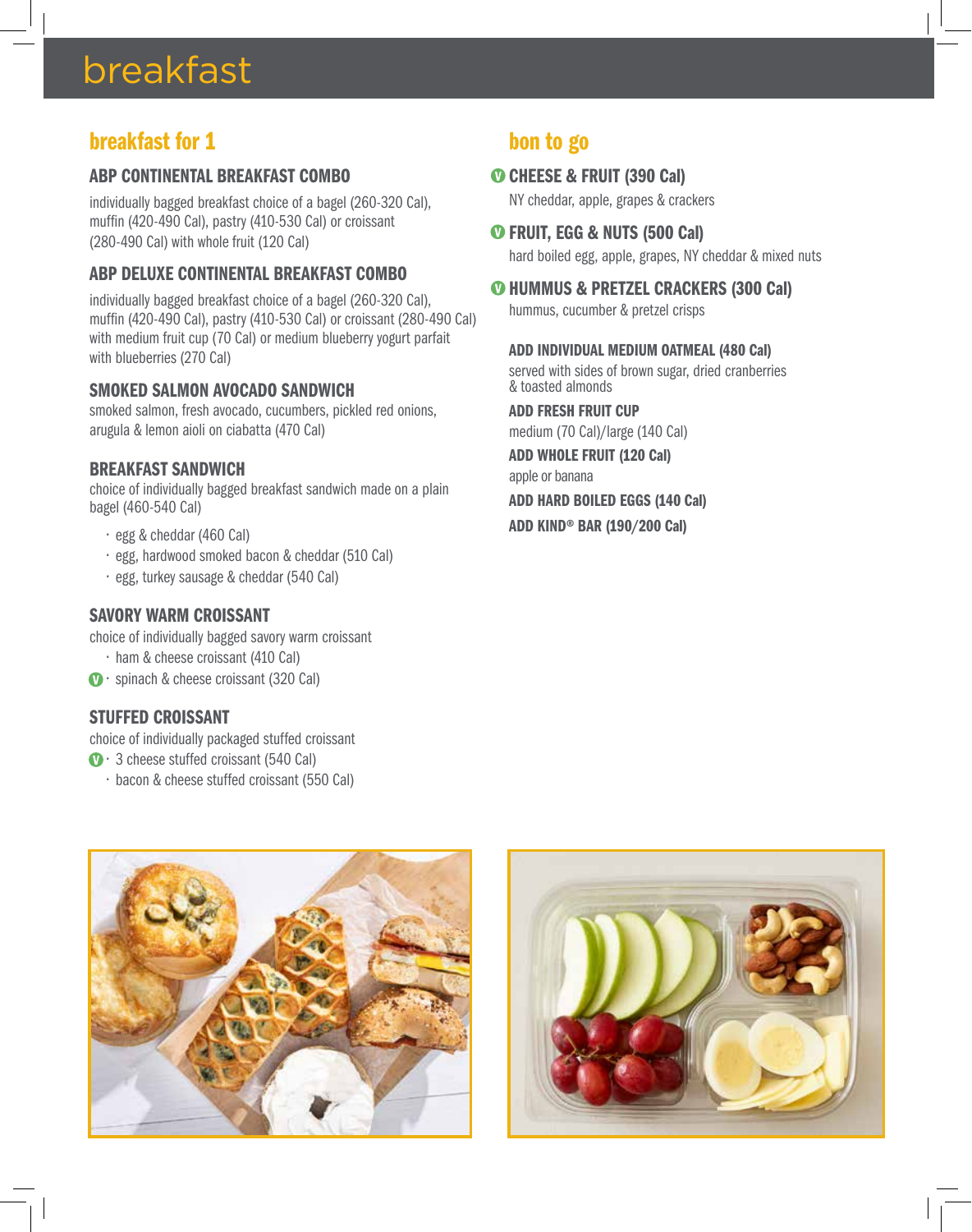## lunch

### lunch boxes

#### SANDWICH LUNCH BOX

signature sandwich or wrap, served with potato chips & a freshly baked cookie or whole fruit

- sandwiches (480-770 Cal)
- wraps (590-680 Cal)
- potato chips (180-220 Cal)
- freshly baked cookies (290-590 Cal)
- whole fruit (120 Cal)

#### DELUXE SANDWICH LUNCH BOX

signature sandwich or wrap, served with side garden or side caesar salad, potato chips & a freshly baked cookie or whole fruit

- sandwiches (480-770 Cal)
- wraps (590-680 Cal)
- side garden or caesar salad (30/110 Cal)
- potato chips (180-220 Cal)
- freshly baked cookies (290-590 Cal)
- whole fruit (120 Cal)

### DELI SANDWICH LUNCH BOX

your choice of turkey, ham, chicken salad or tuna salad sandwich on county white bread with lettuce & tomato or a mediterranean wrap served with potato chips & a freshly baked chocolate chip cookie or whole fruit

- sandwiches (330-440 Cal)
- wrap (660 Cal)
- potato chips (180-220 Cal)
- chocolate chip cookie (370 Cal)
- whole fruit (120 Cal)

#### SALAD LUNCH BOX

entrée salad served with rustic bread and a freshly baked cookie or whole fruit

- salad (30-350 Cal)
- rustic bread (170 Cal)
- whole fruit (120 Cal)
- freshly baked cookies (290-590 Cal)

### bon to go

- **<sup>O</sup>HUMMUS & PRETZEL CRACKERS (300 Cal)** hummus, cucumber & pretzel crisps
- **O CHEESE & FRUIT (390 Cal)** NY cheddar, apple, grapes & crackers
- FRUIT, EGG & NUTS (500 Cal) hard boiled egg, apple, grapes, NY cheddar & mixed nuts

## lunch for the group

#### DELUXE LUNCH

a selection of our signature sandwiches and wraps paired with a fresh salad, potato chips and freshly baked cookies

- sandwiches (480-770 Cal) and wraps (590-680 Cal)
- garden or caesar salad (250/650 Cal)
- potato chips (180-220 Cal)
- freshly baked cookies (290-590 Cal)

#### CLASSIC LUNCH

a variety of our signature sandwiches and wraps served with potato chips & freshly baked cookies

- sandwiches (480-770 Cal)
- wraps (590-680 Cal)
- potato chips (180-220 Cal)
- freshly baked cookies (290-590 Cal)

#### ABP SIGNATURE SANDWICH TRAY

select from our extensive list of signature sandwiches served on freshly baked breads (country white, ciabatta, rustic baguette, multigrain baguette) & wraps

- sandwiches (480-770 Cal)
- wraps (590-680 Cal)

add a side to your lunch box!

- medium fruit cup (70 Cal)
- KIND® bar (190/200 Cal)
- marshamllow bar (260 Cal)

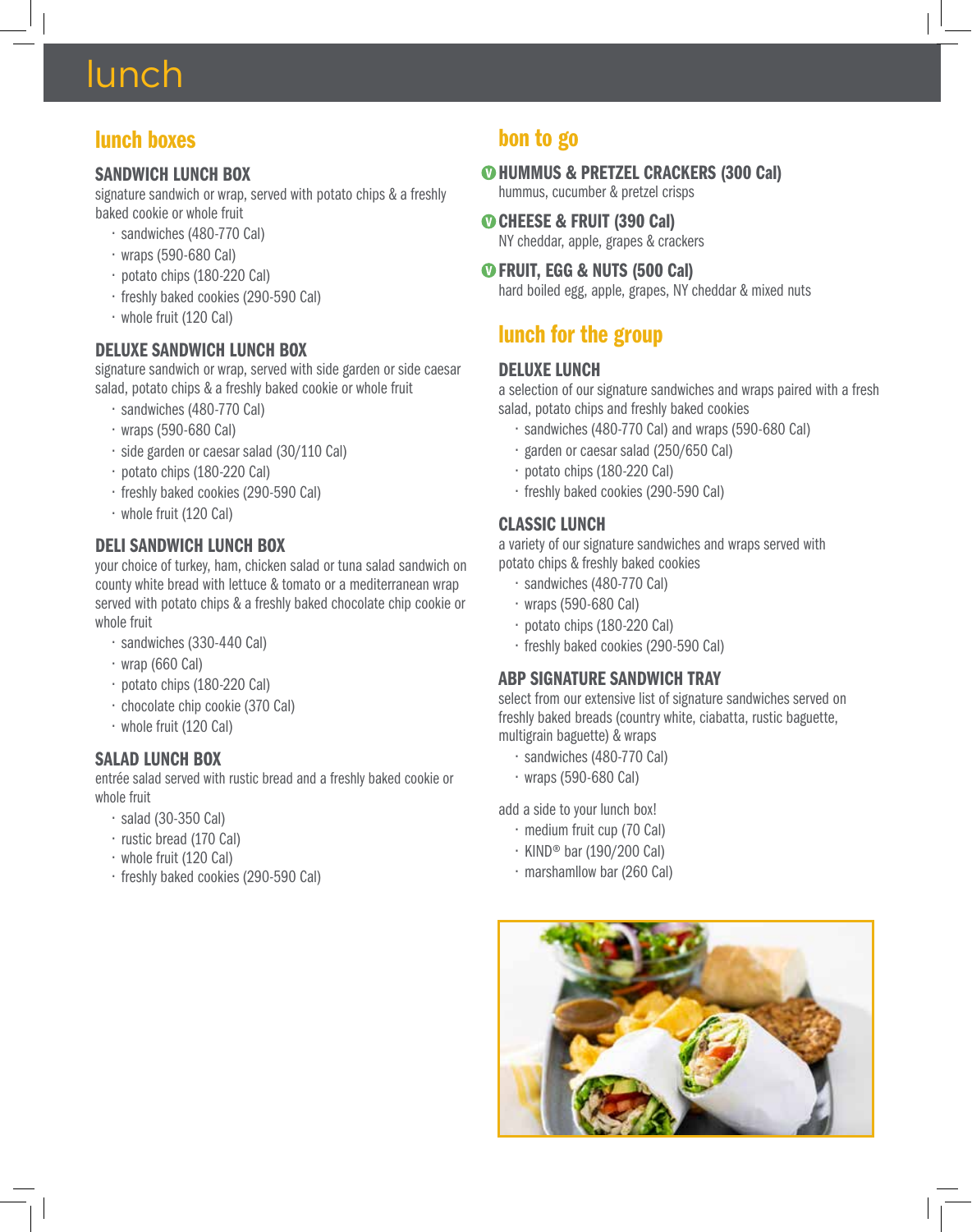## entrée salads

### individual salads

#### KALE CAESAR SALAD WITH CHICKEN (280 Cal)

chicken, baby kale & romaine, asiago cheese, grape tomatoes, housemade croutons & fresh lemon wedge

#### CHEF SALAD (280 Cal)

fresh diced turkey & ham, romaine & field greens, hardwood smoked bacon, asiago cheese & grape tomatoes

#### GARDEN SALAD (30 Cal)

romaine & field greens, grape tomatoes, shredded carrots, cucumbers & red onions

• with chicken (140 Cal)

#### CAESAR ASIAGO (160 Cal)

romaine, housemade croutons & asiago cheese • with chicken (270 Cal)

#### **W** MEDITERRANEAN SALAD (350 Cal)

romaine & field greens, hummus, fresh avocado, kalamata olives, feta, grape tomatoes, red bell peppers & cucumbers

• with chicken (350 Cal)

#### CHICKEN COBB AVOCADO (440 Cal)

chicken, romaine & field greens, fresh avocado, hardwood smoked bacon, gorgonzola, hard boiled egg, grape tomatoes & cucumbers

#### SOUTHWEST CHICKEN (310 Cal)

marinated chicken, romaine, black beans, roasted corn, fresh avocado, cucumbers & grape tomatoes

### salads for the group

### KALE CAESAR SALAD WITH CHICKEN

(1160 Cal per bowl) chicken, baby kale & romaine, asiago cheese, grape tomatoes, housemade croutons & fresh lemon wedge

#### CHEF SALAD (1120 Cal per bowl)

fresh diced turkey & ham, romaine & field greens, hardwood smoked bacon, asiago cheese & grape tomatoes

#### GARDEN SALAD (250 Cal per bowl)

romaine & field greens, grape tomatoes, shredded carrots, cucumbers & red onions

• with chicken (680 Cal per bowl)

#### CAESAR ASIAGO (650 Cal per bowl)

romaine, housemade croutons & asiago cheese • with chicken (1080 Cal per bowl)

#### MEDITERRANEAN SALAD (1400 Cal per bowl)

romaine & field greens, hummus, fresh avocado, kalamata olives, feta, grape tomatoes, red bell peppers & cucumbers

• with chicken (1820 Cal per bowl)

#### CHICKEN COBB AVOCADO (1790 Cal per bowl)

chicken, romaine & field greens, fresh avocado, hardwood smoked bacon, gorgonzola, hard boiled egg, grape tomatoes & cucumbers

#### SOUTHWEST CHICKEN (1260 Cal per bowl)

marinated chicken, romaine, black beans, roasted corn, fresh avocado, cucumbers & grape tomatoes

All salads served with assorted dressings: green goddess (200 Cal), balsamic vinaigrette (100 Cal), caesar (220 Cal), ranch (190 Cal)



2000 calories a day is used for general nutrition advice, but calorie needs vary.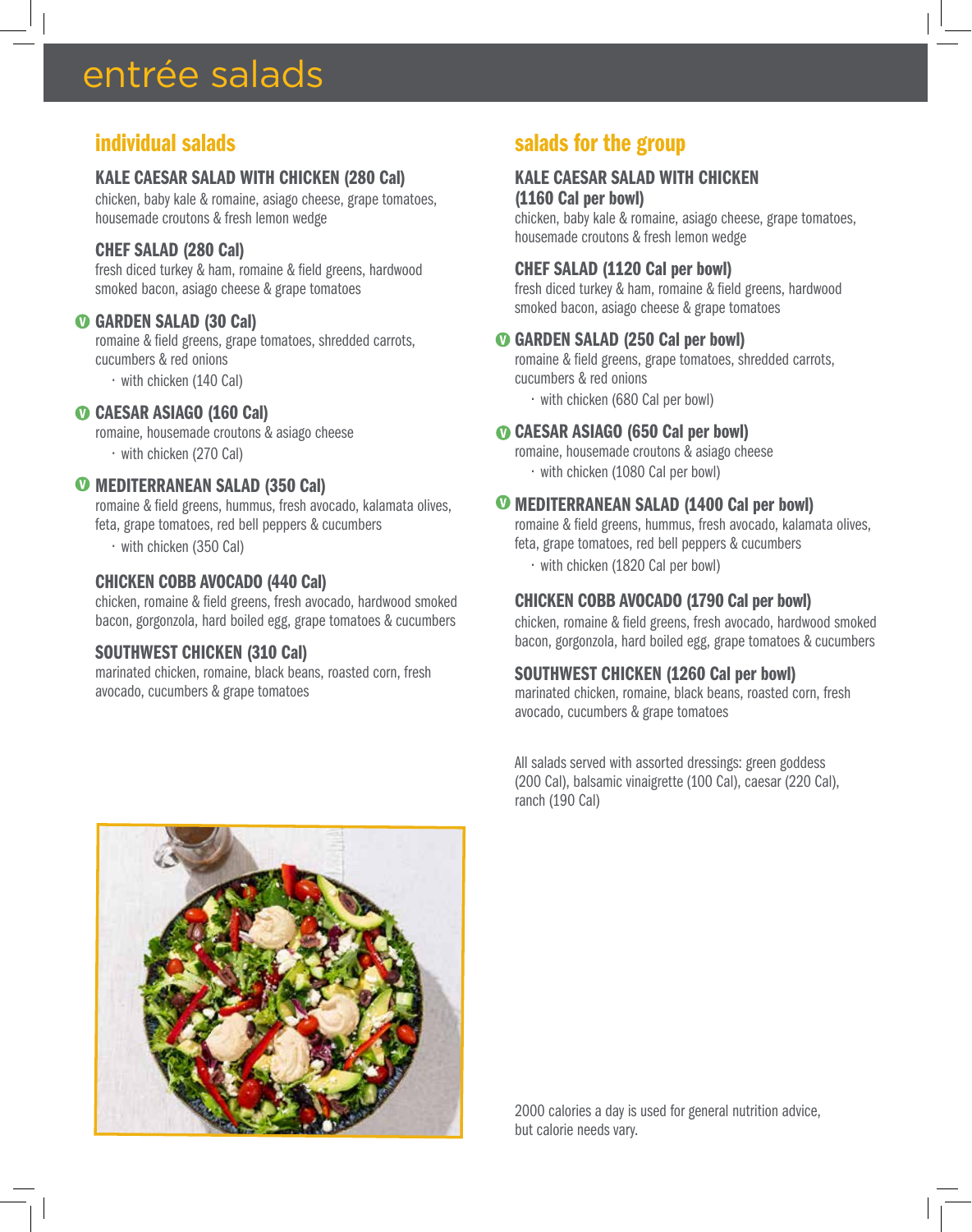## signature sandwiches

#### ABP ORIGINAL CHICKEN SALAD (500 Cal)

on croissant – with chicken, cranberries and toasted almonds mixed with mayo, tomatoes & field greens

#### TURKEY CLUB (580 Cal)

on country white — with NY cheddar, hardwood smoked bacon, tomatoes, field greens & mayo

#### CAPRESE (540 Cal)

on ciabatta — with fresh mozzarella, tomatoes, arugula & pesto • with chicken (640 Cal)

#### **O CHIPOTLE BLACK BEAN BURGER WITH AVOCADO** (740 Cal)

on ciabatta — with NY cheddar, fresh avocado, pickled red onions, tomatoes & chipotle mayo

#### CHIPOTLE TURKEY & AVOCADO (770 Cal)

on ciabatta - with fresh avocado, NY cheddar, tomato basil bruschetta, arugula & chipotle mayo

#### CHICKEN & AVOCADO (620 Cal)

on semolina — with fresh avocado, hardwood smoked bacon, tomatoes, field greens & basil aioli

#### CLASSIC TUNA SALAD (480 Cal)

on croissant – with tuna and ABP signature herb blend mixed with mayo, tomatoes, field greens & red onions

#### CORDON BLEU (630 Cal)

on semolina - with fresh sliced ham & chicken, swiss, dijonnaise, pickled red onions, spinach & lemon vinaigrette

#### EXTRA BACON BLT (500 Cal)

on rustic baguette - with 6 slices of hardwood smoked bacon, tomatoes, field greens & mayo



## wraps

#### TURKEY COBB WRAP (680 Cal)

with fresh avocado, gorgonzola, hard boiled egg, hardwood smoked bacon, cucumbers, tomatoes, field greens & caesar dressing in a whole wheat wrap

#### CHICKEN CAESAR (620 Cal)

with asiago cheese, romaine & caesar dressing

#### **W** MEDITERRANEAN WRAP (660 Cal)

with hummus, fresh avocado, kalamata olives, feta, tomatoes, red bell peppers, cucumbers, romaine, field greens & lemon vinaigrette in a whole wheat wrap

#### NAPA CHICKEN WITH AVOCADO (590 Cal)

with fresh avocado, tomatoes, cucumbers, romaine, basil aioli & lemon vinaigrette

#### INDIVIDUAL BAGS OF CHIPS

- Cape Cod Original Potato Chips (220 Cal)
- Cape Cod Barbeque Chips (180 Cal)
- Cape Cod Salt & Vinegar Chips (220 Cal)
- Original Sun Chips (210 Cal)

Selections may vary by location.

Not all items available in all markets.

Before placing your order, please inform an Au Bon Pain representative if a person in your party has a food allergy.

turkey and chicken. no antibiotics. ever.

2000 calories a day is used for general nutrition advice, but calorie needs vary.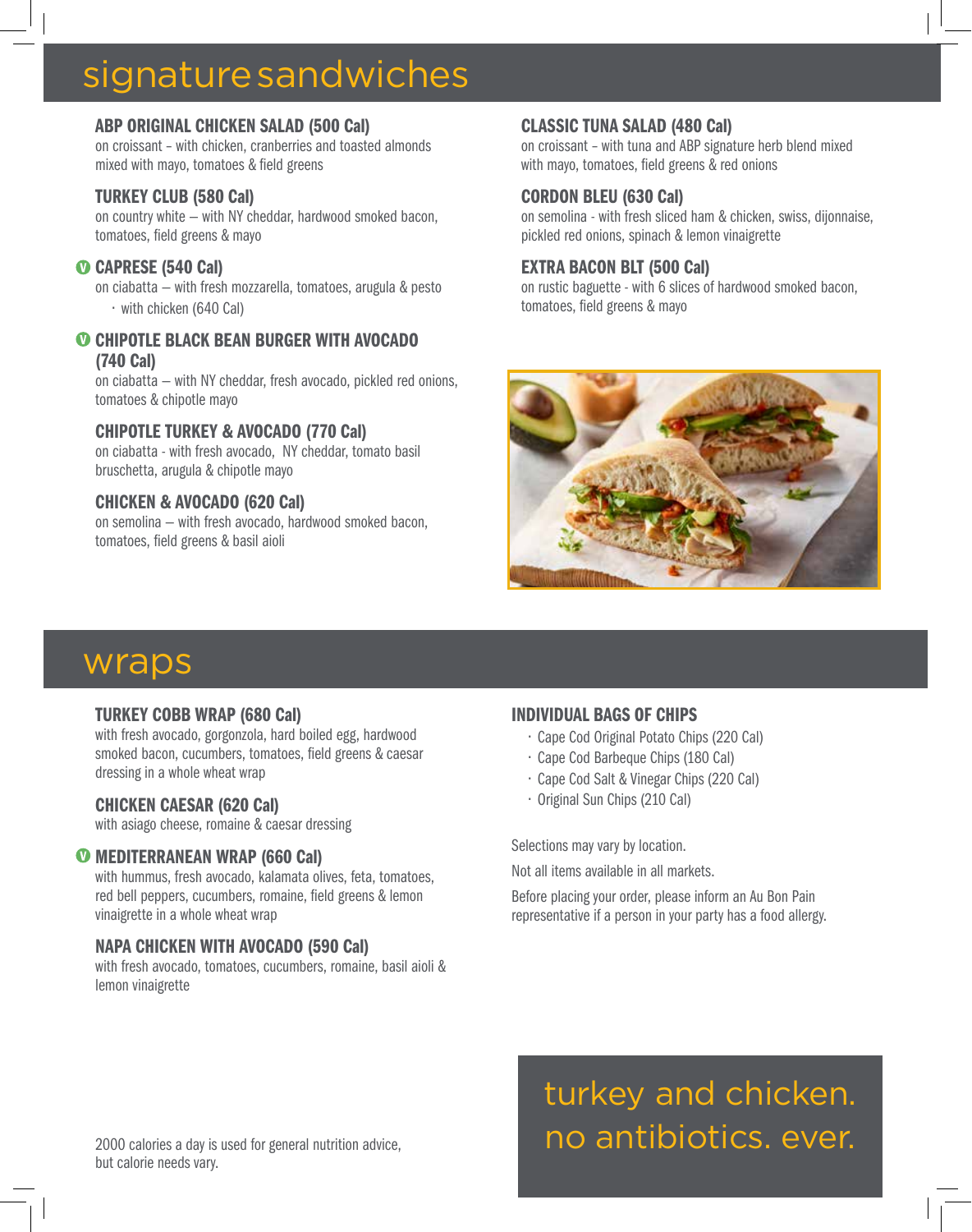### soup

#### SPECIALTY SOUP

accompanied by a basket of freshly baked breadsticks and baguettes (1540 Cal per basket)

#### **1** macaroni & cheese - 64 fl oz (4720 Cal) small shells in a creamy cheese sauce with cheddar and parmesan cheeses

#### **SOUP**

accompanied by a basket of freshly baked breadsticks and baguettes (1540 Cal per basket)

- broccoli cheddar 64 fl oz (1760 Cal) chopped broccoli and broccoli florets simmered in a velvety chicken broth seasoned with grated cheddar cheese, herbs and sweet onions
- chicken noodle 64 fl oz (640 Cal) chicken breast simmered in a chicken broth with tender egg noodles, carrots, onions, celery and select herbs
- clam chowder 64 fl oz (1840 Cal) chopped sea clams and diced russet potatoes blended with celery, onions, clam nectar, light cream and select seasonings
- lemon orzo chicken 64 fl oz (1230 Cal) orzo, pulled chicken, carrots and celery in a chicken broth with a touch of cream

#### $\mathbf{V} \cdot \mathbf{12}$  veggie - 64 fl oz (950 Cal)

diced tomatoes, potatoes, yellow zucchini, zucchini, carrots, peas, onions, broccoli, corn, celery, mushrooms and red bell peppers simmered in a vegetable broth

- tomato basil bisque 64 fl oz (1290 Cal) savory vegetables and smooth tomato puree in a creamy vegetable broth with basil, fennel, and sweet cream
- baked stuffed potato 64 fl oz (2080 Cal) russet potatoes with smoked bacon in a rich cream sauce with spring onions and chive

Many more to choose from. Ask about our weekly options.

#### BREAD BASKET (1580 Cal per basket)

an assortment of our freshly baked breadsticks and baguettes